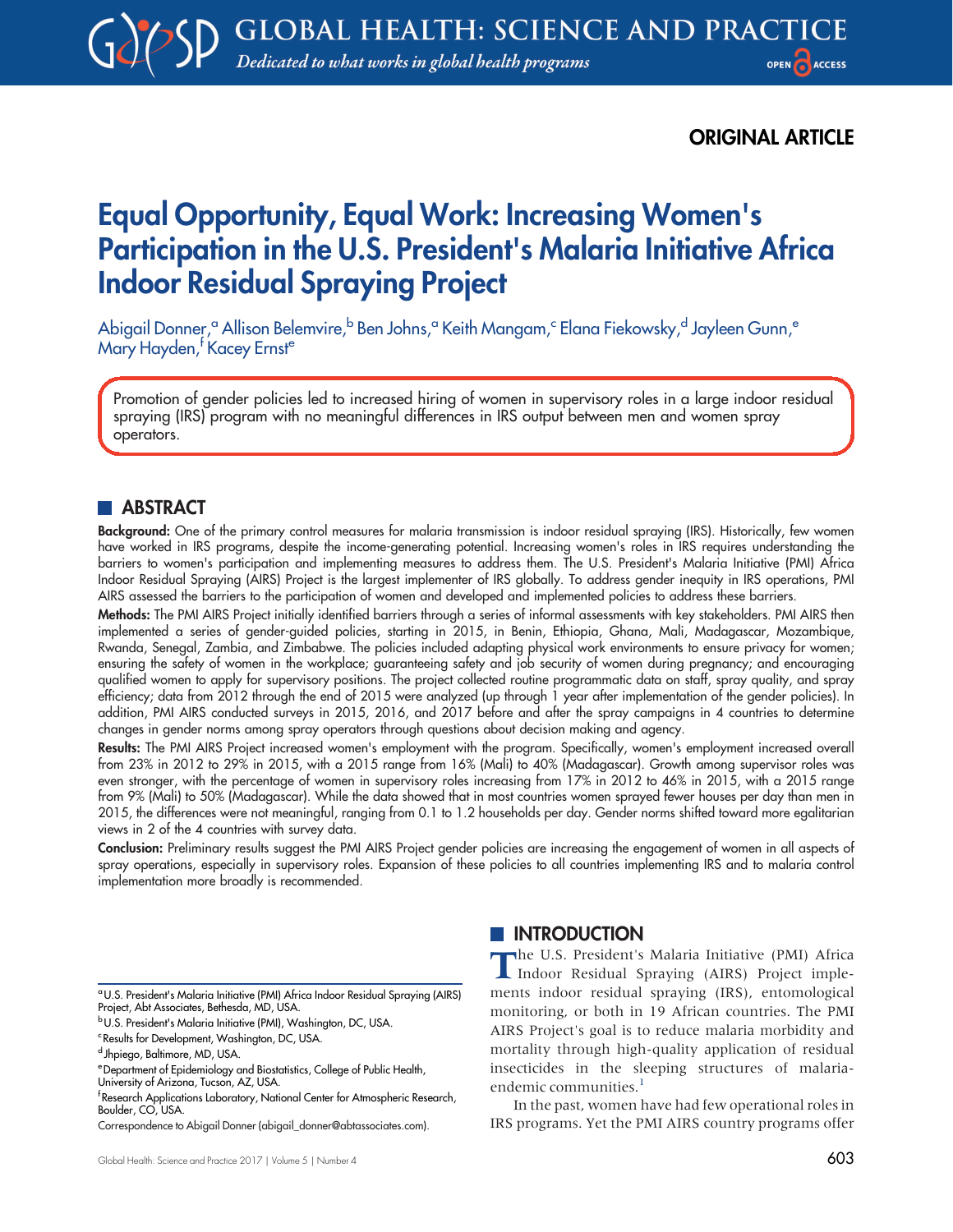The PMI AIRS Project's IRS programs offer opportunities for paid employment to women in 19 African countries.

Entering the formal labor market is a route out of poverty for women and their families.

The PMI AIRS Project has developed a set of gender-focused employment strategies in line with USAID's Gender Equality and Female Empowerment policy.

economic opportunities through paid positions that have the potential to enhance a woman's role in society. Engaging women in IRS may also increase communities' uptake of IRS, thus decreasing the need for revisits and increasing the efficiency of operations.

Several factors maximize the protective effect of IRS against malaria: susceptibility of mosquitoes to the insecticide, high coverage, and spray quality. High coverage of IRS relies on householders agreeing to have their homes sprayed. If too many individuals refuse, transmission can persist even where the mosquitoes are susceptible to the insecticide. Acceptance rates and factors related to acceptance of IRS vary by geographic region and include level of malaria transmission, sense of civic duty, $^2$  perception of the effectiveness of IRS to reduce insects, $3$  distrust of political motiva-tions,<sup>[4](#page-12-3)</sup> lack of understanding of IRS program objectives, and logistical constraints.[5](#page-12-4)

In most African countries, including many sub-Saharan African countries, men traditionally are the authorities and have greater power to make household decisions,  $6-8$  $6-8$  $6-8$  which may include whether or not to agree to have their home sprayed. However, spray activities occur during the daytime, when many men are out of the home for work. Women are often the ones at home when the IRS teams arrive to spray. It is therefore imperative that women understand and participate fully in the IRS process to ensure IRS programs' success and sustainability.

Although men are frequently seen as decision makers, gender norms also often support women's engagement in community building, health advocacy, and dissemination of knowledge through women's groups or women's roles as community health volunteers.<sup>[9,](#page-12-7)[10](#page-12-8)</sup> Substantial information, education, and communication campaigns are conducted before any IRS activities; women are integral to these campaigns as community mobilizers (some are paid while others are volunteers, depending on the country). Thus, having women on IRS spray teams may garner even more support for the operations from women in the community. Moreover, employing women in these roles provides them the same opportunity as men for paid employment in a community program.

The PMI AIRS Project, with a mandate to promote gender equality and female empowerment at all levels of operations, developed a set of gender-based strategies in line with the U.S. Agency for International Development (USAID) Gender Equality and Female Empowerment policy.<sup>11</sup> The intent was to  $(1)$  improve gender equality in employment by improving opportunities for women; (2) improve program outcomes; and (3) secure shared benefits of IRS, including economic benefits, across communities.

This article describes how a large-scale malaria vector control project can mainstream gender equality. We use the definition of gender equality given by the Interagency Working Group on Gender $\overline{^{11,12}}$  $\overline{^{11,12}}$  $\overline{^{11,12}}$  $\overline{^{11,12}}$ :

the state or condition that affords women and men equal enjoyment of human rights, socially valued goods, opportunities, and resources. Genuine equality means more than parity in numbers or laws on the books; it means expanded freedoms and improved overall quality of life for all people.

The expected results are improved employment opportunities for women and women's economic and social empowerment. Based on a literature review, the PMI AIRS Project further hypothesized that mainstreaming gender considerations into project operations would increase productivity and acceptance of IRS by more beneficiaries. Equality also was expected to spread the economic benefits of the project to a broader range of community members.

# Literature Review: Women in the Workforce

Although women have made great strides in education and employment globally, women are still less likely to hold leadership positions and more likely to live in poverty than men.<sup>[13](#page-12-11)</sup> To bring about long-term, sustained economic growth and healthy communities, governments and privatesector actors must engage both men and women. The recently adopted United Nations Sustainable Development Goals highlight this with Goal 5: Achieve gender equality and empower all women and girls.<sup>[14](#page-12-12)</sup> Entering the labor market and accessing formal employment is a route out of poverty for women and their families. According to the International Labour Organization, women account for 40% of the global workforce, yet their contribution receives little recognition<sup>[15](#page-12-13)</sup> and only half of all women are employed com-pared with 78% of men.<sup>[16](#page-12-14)</sup> Furthermore, women who work often work in sectors with lower pay, longer hours, and informal working agreements. This means that women make fewer monetary, social, and structural gains than men do. Moreover, nearly a quarter of women do unpaid family work. $\frac{8}{3}$  $\frac{8}{3}$  $\frac{8}{3}$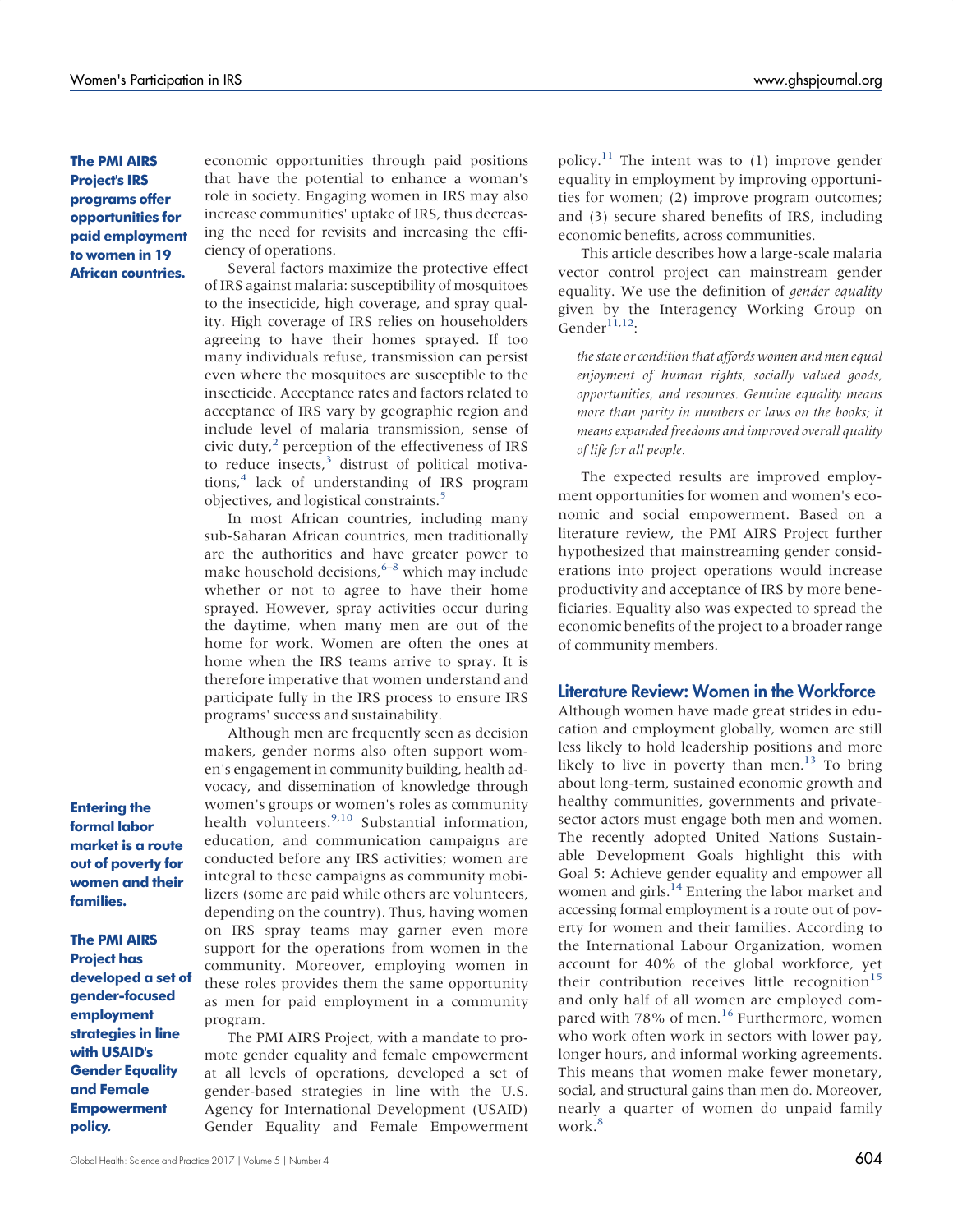In African countries these gaps between wom-en's and men's roles are even wider.<sup>[17](#page-12-15)-[19](#page-12-16)</sup> Social norms still dictate that household chores and child-rearing be predominantly carried out by women.[15](#page-12-13) These norms limit women's economic opportunities and ability to participate in the workplace. A greater proportion of women who work in sub-Saharan Africa are limited to work in the informal sector. $7$  This situation leads to fewer investments in women's health: given men's greater earning power and control over income, women's health may not be valued as highly as men's health. The McKinsey Global Institute Report The Power of Parity confirms this. It found that although the level of gender equality in work in sub-Saharan Africa is comparable to that found in East and Southeast Asia, women in sub-Saharan Africa have the lowest levels of equality in access to essential services, financial services, and leadership roles. When women enter the formal employment sector, however, their contributions can lead to greater, systematic growth for their corporate employers. For example, in Chile, a study found that equalized gender distribution in the workplace increases hospitality, professionalism, worker efficiency, and motivation. $20$  Thus, promoting gender equality is an important aspect of business success and productivity improve-ment.<sup>[21](#page-13-1)-[23](#page-13-2)</sup> Women bring rich and diverse perspectives to the workplace, including management styles which may differ from and be complementary to those of men. $^{24}$  $^{24}$  $^{24}$ 

Although the scientific literature has called for a stronger emphasis on involving women in vector control for more than 30 years, $^{25}$  these calls have until recently had little impact ([Box\)](#page-2-0). Historically, vector control programs have employed men because of the different roles that men and women traditionally fill in communities, with women being in charge of the domestic domain while men work outside the home.<sup>26</sup>

This affects not only women's employment in IRS operations but also the efficacy of IRS operations. That is because as the primary caretakers of the household, women are the first household members that vector control personnel such as IRS spray teams will encounter.<sup>[26](#page-13-5)</sup> However, cultural norms and safety precautions may not permit a woman to allow an unknown adult male to enter the house.<sup>[25](#page-13-4)</sup> This can impede vector control programs, which can miss houses or whole communities during program implementation. Including women in vector control programs may improve the acceptance and uptake of vector

#### <span id="page-2-0"></span>BOX. Research in Context

#### Evidence Available Before This Study

The literature includes scarce evidence on the role of women in vector control. Publications that explicitly examine women's roles in vector control generally look at 2 issues: Some review the household, focusing on women as decision makers for uptake of protective measures for their families. Other publications look at women as volunteers in women's groups that provide community-level support through environmental management or distribution of larval control products. We identified no publications that examined attainment of gender equity in large-scale vector control programs. We searched PubMed, Scopus, and Web of Science in English with the search terms women, vector or mosquito, indoor residual spray, and employment.

#### Implications of the Available Evidence

There is little evidence that gender equity has been achieved within vector control programs. There is also scarce evidence of programs that have developed and evaluated policies focused on enhancing gender equity in vector control.

#### Added Value of This Study

The role of women in vector control activities, particularly paid vector control activities, is limited. Understanding mechanisms that work to improve women's participation is essential to reduce the gender gap in these activities. The PMI AIRS Project can serve as a model for implementing gender initiatives in vector control programs worldwide.

control strategies in some settings—thus increas-ing coverage and success.<sup>[26](#page-13-5)</sup>

Evidence suggests that when women are directly involved in all parts of health interventions within their community, acceptance and compliance, and thus impact, increase. Enhancing women's participation in development efforts such as water supply, sanitation, and agriculture has been integral to the success of some vector control programs.[27,](#page-13-6)[28](#page-13-7) It is now essential to understand how women's participation in vector control programs affects program outcomes.

Research has shown that integrating women can not only improve business outcomes<sup>[20](#page-13-0)–[24](#page-13-3)</sup> but also improve uptake and outcomes of malaria prevention projects. $29-32$  $29-32$  $29-32$  For example, in Thailand, a program that empowered a group of women to create malaria prevention plans and encouraged the use of long-lasting insecticide-treated bed nets resulted in significantly increased levels of malaria prevention behavior. Moreover, the women in the treatment villages felt more empowered to control malaria in addition to the empowerment that came from being a leader in the community and earning an income.<sup>[33](#page-13-10)</sup> These studies demonstrate the importance of considering gender and social norms when designing malaria prevention projects. However, **programs may** most of these studies examine the role of women **improve IRS** in their household-level decision-making abilities **acceptance and** or how women engage as volunteers to motivate **uptake in some** other community members to carry out malaria settings.

Including women in vector control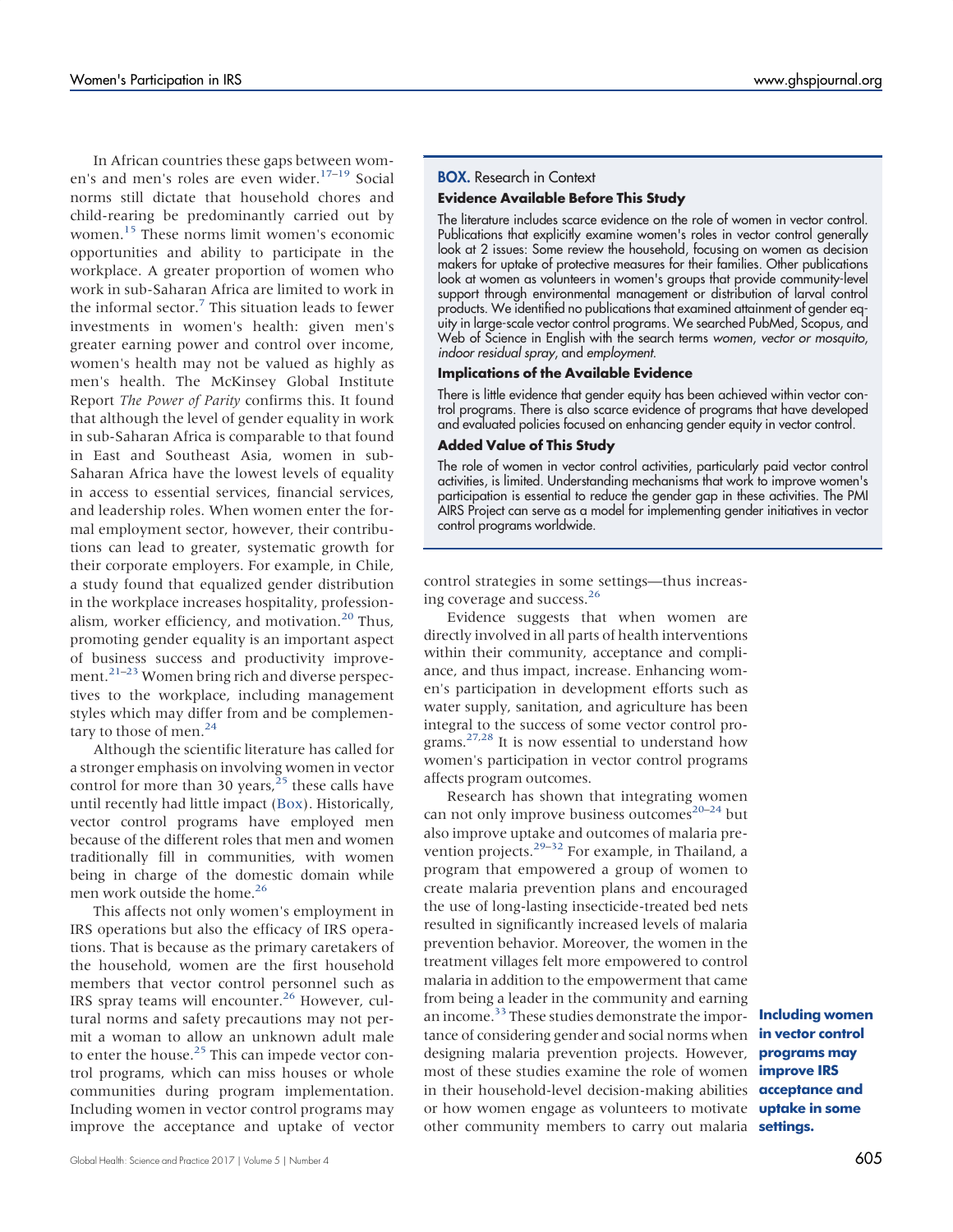In 2015, PMI AIRS developed and implemented strategies to recruit and retain women, including in supervisory positions.

prevention strategies. The literature does not describe well engaging women in malaria prevention and control through the formal employment sector.

In this article, we outline the PMI AIRS Project's strategy to engage women in IRS operations. We present preliminary results of the strategy's impact on the percentage of women PMI AIRS employs and on changing gender norms.

# **METHODS**

### PMI AIRS Project Description and Gender **Issues**

The PMI AIRS Project has programs in 19 African countries: Angola, Benin, Burkina Faso, Burundi, Democratic Republic of the Congo, Ethiopia, Ghana, Kenya, Liberia, Madagascar, Malawi, Mali, Mozambique, Nigeria, Rwanda, Senegal, Tanzania, Zambia, and Zimbabwe. The first PMI AIRS Project contract spanned the years 2011 through 2014. During this time, PMI AIRS implemented spraying in 14 countries, spraying approximately 10 million houses and protecting more than 36 million people.

During these initial 3 years (2011–2014), PMI AIRS hired more than 88,000 seasonal workers. Only 25%, or 21,000, of these seasonal workers were women. In general, these women held lower-level and lower-paying positions such as washers or mobilizers. When PMI AIRS analyzed spray operations and operational sites, it found various reasons for the low number of women trained and hired. One was a strong social norm against women working on IRS activities, which have been perceived as "men's work." The belief that women are not physically strong enough to do the work is a gender stereotype that discouraged PMI AIRS managers from offering women positions. Another barrier was project sites' lack of proper disposal facilities for menstruation supplies. In some cases, literacy and educational prerequisites prevented women from applying or qualifying for IRS-related work. But those requirements may not be necessary for all positions. For example, entomological data collection work is technical, yet has minimal education requirements. Lastly, some country programs require spray teams to camp overnight when spraying distant villages, and this is often not socially acceptable for women.

#### PMI AIRS Project's Gender Policy Framework

In 2014, PMI awarded Abt Associates another 3-year contract for PMI AIRS, to run from

2015 through 2018. The contract specified that the project must mainstream gender equality and female empowerment across project operations, in compliance with USAID's Gender Equality and Female Empowerment policy.<sup>11</sup> During this contract, the PMI AIRS Project developed and implemented a multipronged policy to recruit and retain women in its program. Specifically, PMI AIRS implemented the strategies described below and summarized in [Figure 1](#page-4-0) starting in 2015 and will continue doing so through the end of the project in 2018.

#### Policy Focus 1: Privacy at the Work Environment

To attract and retain female employees, the PMI AIRS Project adapted its physical work environments to ensure privacy for women. IRS has been operating since the 1950s, and men traditionally design operational sites for men's needs. IRS operational sites need changing areas, bathrooms, and showers, because spray operators should change and shower after spraying to minimize the risk of insecticide contamination. In these sites, women had minimal privacy. They lacked separate changing areas because so few women used the facilities.

The PMI AIRS Project policy now requires that every operational site have separate changing areas, separate bathrooms with trash cans, and separate shower areas. Women's showers must be far from men's. Shower walls must start at the ground and be high enough to ensure privacy. Showers also must have proper drainage so that others cannot see the residual water; this is extremely important for women when they are menstruating. PMI AIRS has put these requirements into the environmental compliance checklists so all operational sites guarantee the same level of privacy. PMI AIRS spray campaigns cannot begin unless the environmental compliance officer verifies that operational sites are compliant.

#### Policy Focus 2: Hospitable and Culturally Appropriate Work Environment

The PMI AIRS Project instituted policies to ensure a hospitable work environment that maximizes the safety of women in the workplace. PMI AIRS has zero tolerance for sexual harassment. All workers, both temporary and full-time staff, can anonymously report any sexual misconduct. At each operational site, PMI AIRS posts sexual harassment guidelines with a phone number to call to report any misconduct. The project has incorporated gender and sexual harassment awareness

During its first 3 years, PMI AIRS hired 88,000 seasonal workers. Only 25% were women.

PMI AIRS requires all operational sites to provide separate, private shower areas for men and women spray operators.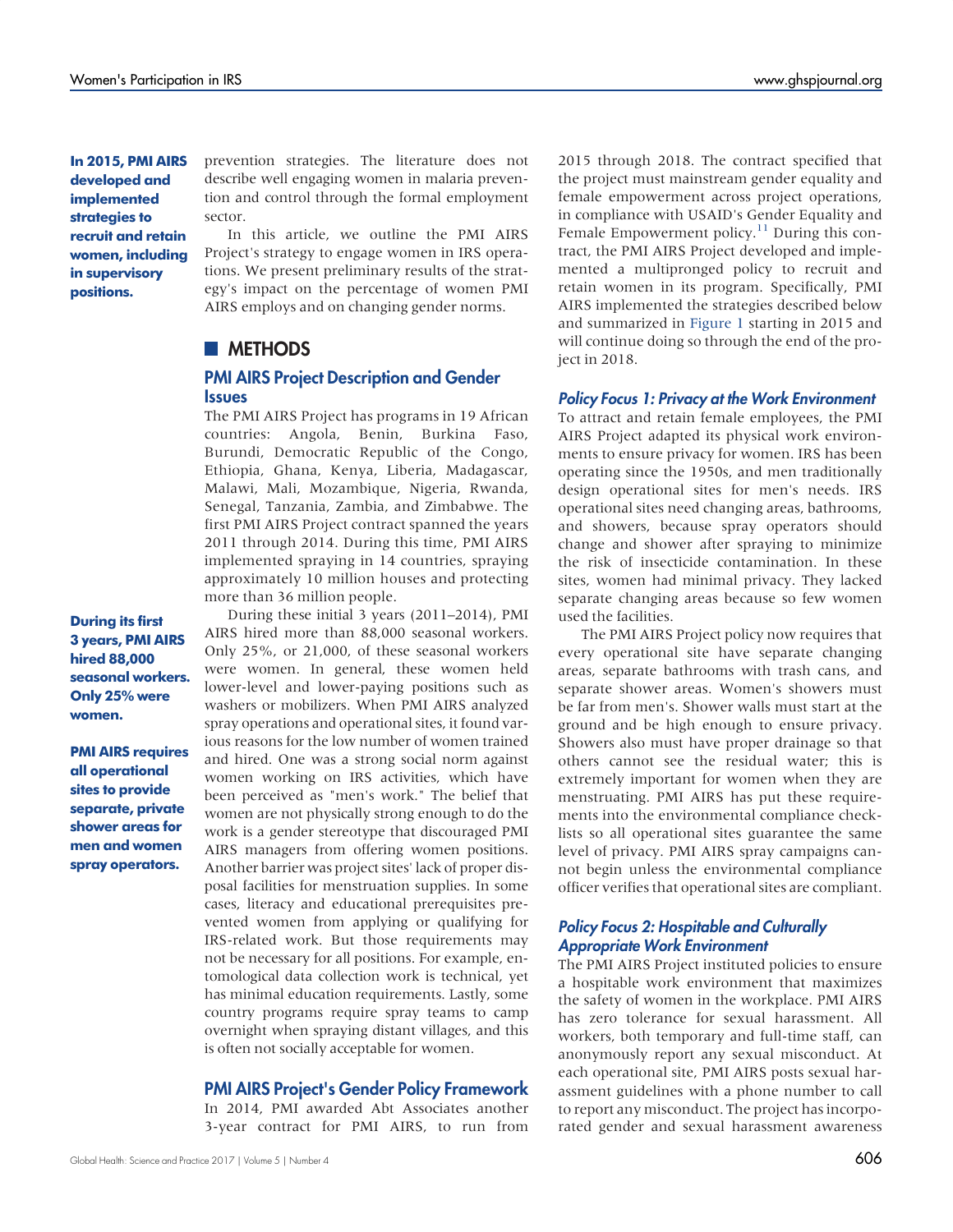

#### <span id="page-4-0"></span>FIGURE 1. Overview of Gender-Focused Policies Implemented by the PMI AIRS Project

into training for government partners, supervisors, and seasonal employees.

PMI AIRS also instituted a buddy-system policy for female spray operators. Any woman on a team must have a second woman as a buddy on the team. The PMI AIRS Project put this policy in place to make women feel more comfortable, since spray days are extremely long and can involve long travel time to remote villages. Social norms in many countries where PMI AIRS operates discourage women from working all day alone with men who are neither their husbands nor family members.

# Policy Focus 3: Safety and Job Security During **Pregnancy**

Exposure to insecticides is not safe for pregnant or lactating women, and spray teams spend hours in close proximity to insecticides. This is problematic for gender mainstreaming of IRS activities, because women of childbearing age are the women most likely to be attracted to and qualified for these positions. To uphold safety standards while attracting and retaining women on the team, the PMI AIRS Project implemented a

pregnancy policy to protect women, their developing fetuses, and their breastfeeding infants.

All female seasonal workers take a pregnancy **PMI AIRS** test every 30 days of work during the spray campaign. Procedures for testing and giving results ensure the woman's privacy. The project guarantees a position at the initial salary for any woman who has signed a contract and then becomes pregnant. The teams must find the pregnant woman another position without insecticide exposure, such as data verification assistant or mobilizer. Finally, although pregnancy before signing an employment contract is normally a disqualifier for women who aspire to work with PMI AIRS, the project makes an exception for women with prior spray campaign experience. The project employment.at employs these women in other positions for which **the initial salary** they are qualified and that avoid exposure to foranywoman insecticides. The objective is to retain and promote qualified women and enable professional growth and income generation during the childbearing years.

#### Policy Focus 4: Women in Supervisory Positions

The PMI AIRS Project seeks to achieve gender eq-uity. Gender equity is<sup>[6](#page-12-5)</sup>:

implemented a buddy system for female spray operators to make them more comfortable during long work or travel days.

#### PMI AIRS

guarantees who has signed an employment contract and then becomes pregnant.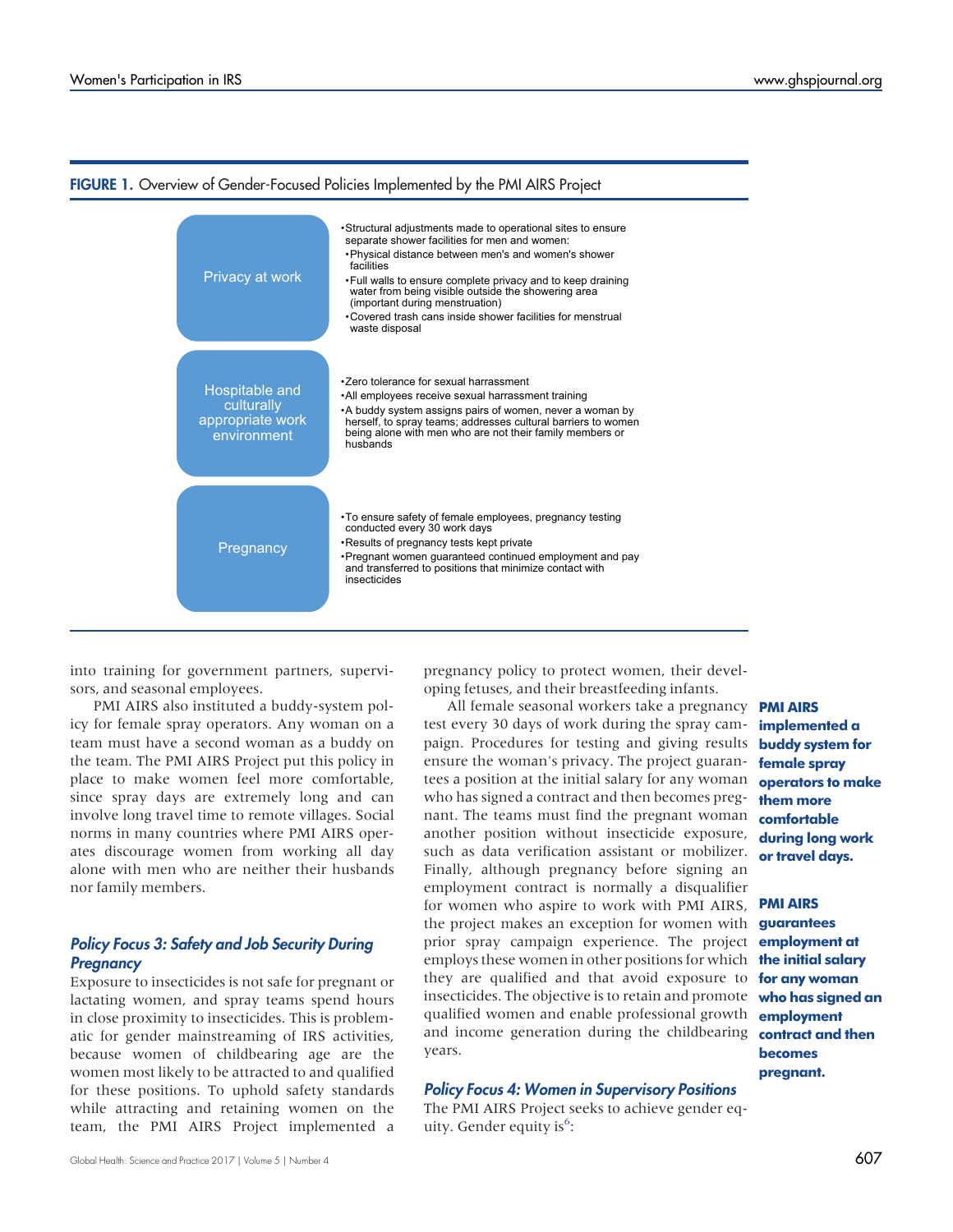the process of being fair to women and men, boys and girls. To ensure fairness, measures must be taken to compensate for cumulative economic, social, and political disadvantages that prevent women and men, boys and girls from operating on a level playing field.

PMI AIRS identifies, mentors, and promotes talented women into supervisory positions.

PMI AIRS collects routine data that can be analyzed by gender of spray operator.

The project identifies, mentors, and promotes talented women into supervisory positions. Project teams also implement affirmative action policies that give hiring priority to qualified female applicants for team leader and supervisor roles.

All country teams set annual targets for and track and report on the percentage of supervisory roles held by women, with the eventual goal of gender parity among IRS supervisors. Women should have access to these positions and continue to be leaders in the community. Women who demonstrate that they can successfully take on these roles become role models to younger generations.

#### Policy Focus 5: Country-Level Flexibility

The PMI AIRS Project operates in a wide range of countries across sub-Saharan Africa, each with distinctive gender and social norms and IRS operations adapted to the local malaria epidemic and terrain. While all PMI AIRS country teams adhere to the basic policy standards outlined above, the project encourages country teams to include country-specific policies to advance gender equality and female empowerment within the project's vector control activities. A few examples of such policies follow:

Ghana: Ghana was the first country to mentor women for leadership roles and as part of an affirmative action plan. Because this policy worked so well and helped the Ghana team achieve its gender equality targets, PMI AIRS has made this a project-wide policy.

Benin: In Benin, the project team understood that to recruit more women, the team needed the support of local leaders who could create recruitment lists and make hiring decisions. The Benin team worked closely with local leaders to ensure that recruitment and hiring decisions were made in line with the project's gender equality goals.

Rwanda: The PMI AIRS Project in Rwanda currently hires the highest percentage of female spray operators of any PMI AIRS Project country. So the team decided to design a policy for hiring more women in other positions. The team has been working with the local authorities to change some job descriptions to be able to include both men and women. For example, to be a mobilizer, one currently must be a village chief. That excludes women. The team is changing the job description so that mobilizers can be village elders, which include men and women.

## Evaluation of PMI AIRS Project Gender Policy **Implementation**

To evaluate the impact of the project's gender policies, PMI AIRS examined several endpoints in Stata and Microsoft Excel using routine program data. This analysis included only countries that had at least 2 data points, to allow comparison before and after implementation of the gender policies.

During operations, teams routinely collect data for each spray operator on the number of houses sprayed each day, the number of refusals, and basic reasons for refusal. PMI AIRS also tracks team composition, permitting analysis by gender composition. The project uses standard forms to collect all data, which are ultimately aggregated and entered into a central database.

#### Women's Employment in the PMI AIRS Project

We analyzed the data on the number of women receiving training for supervisory roles over 5 years in 9 of 10 project countries that adopted the project's gender policies. We excluded Zimbabwe because the PMI AIRS Project supports IRS implementation in Zimbabwe but does not manage the project or its hiring. Our analysis includes time before policy implementation (2012–2014) and for up to 1 year after the 2015 policy implementation (i.e., through 2016). The team calculated the percentage of women in positions such as team leader or site supervisor where they train and supervise others, to determine if the project trained and hired more women generally or hired women for higher-level positions. PMI AIRS conducted chi-square tests to determine whether the proportion of female supervisors rose between 2014 and 2015.

#### Women's Spraying Efficiency and Refusal Rates

Many people involved in IRS believe that female sprayers are not as efficient as men because of the hard labor involved. The project analyzed the average number of dwellings men and women sprayed in 9 countries in 2015. The analysis also explored the interaction between gender and IRS refusal. PMI AIRS used t tests to help determine if the average number of houses sprayed in each country varied by gender. Chi-square tests determined if refusal rates varied by gender.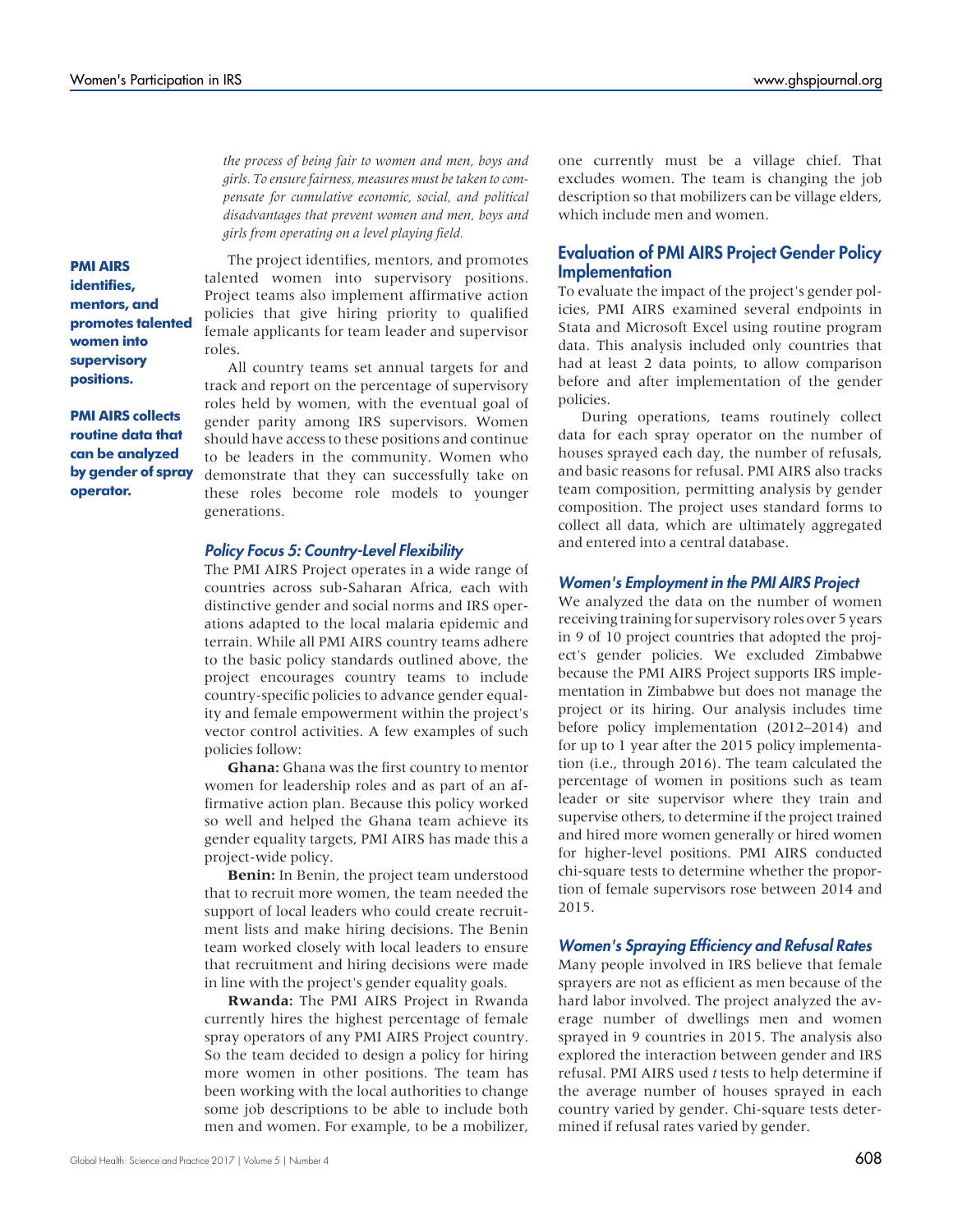#### IRS Team Members' Perception of Gender Norms

In 4 PMI AIRS Project countries—Ethiopia, Madagascar, Rwanda, and Zimbabwe—2,937 seasonal workers in randomly selected operational sites took a survey on gender norms and attitudes before the start and at the end of the 2015 spray campaign. The survey, adapted from the Gender Norm Attitudes Scale,<sup>34</sup> examined spray operators' gender norms through questions about decision making and agency in the spray operators' households. The survey was translated into local languages and approved by the Abt Associates Internal Review Board (IRB) as well as by the appropriate local IRB in each country. Respondents indicated agreement or disagreement with the following statements:

- 1. Daughters should be sent to school only if they are not needed to help at home.
- 2. The only thing a woman can really rely on in her old age is her sons.
- 3. A good woman never questions her husband's opinions, even if she is not sure she agrees with them.
- 4. A woman must talk to her husband about her expenditures.
- 5. A woman should have her own money that she can use for what she would like to purchase.
- 6. If the woman works outside the home, her husband or partner does not need to help her with the daily housework.
- 7. A husband should not let his wife work outside the home, even if she would like to do it.
- 8. A woman must accept that her husband or partner beats her in order to keep the family together.
- 9. When it is a question of children's health, it is best to do whatever the father wants.
- 10. Women have the skills or the natural ability to make complex decisions.
- 11. It is ok for a supervisor to joke with his or her team members even if it makes them feel uncomfortable.

For these statements, less agreement with the statement that men have more rights and privileges than women reflects a more egalitarian perspective (coded as 1) compared with a more traditional perspective (coded as 0). PMI AIRS tallied the scores of individual items and then computed the mean of the scores expressed as a continuum from traditional beliefs (0) to egalitarian beliefs (1). Higher scores indicated more egalitarian beliefs. Country-level analyses examined changes in mean scores from preseason (before exposure to the PMI AIRS work environment and its gender policies) to postseason (after work with PMI AIRS). The project was not able to match pre- and postseason surveys for some respondents, however, due to errors in the assignment of anonymous identification numbers. Comparisons between scores used paired t tests for employees who could be matched as well as unpaired t tests which included all respondents. PMI AIRS stratified all analyses in Ethiopia, Madagascar, and Rwanda by demographic variables, including gender, head of household status, and educational status. Project staff in Zimbabwe did not collect this biographical data from respondents.

## **RESULTS**

The PMI AIRS Project continues to collect data on gender policy endpoints. Here we present the results of changes following the first year of implementation of the policies in 2015. We categorize the results and discussion below by changes in gender composition, spray quality, and social norms.

# Increasing Women's Employment in the PMI AIRS Project

[Table 1](#page-7-0) shows the number of people PMI AIRS has trained since 2012, including the number of women trained and the percentage of people trained who were women. [Figure 2](#page-8-0) shows progress over time in recruitment of women and progress toward equity among those hired to implement IRS. The increases in the proportion of women participating across the time period, particularly in the category of supervisory positions, are noteworthy. Between 2012 and 2015, the overall proportion of women whom the PMI AIRS Project trained to deliver IRS increased by 6 percentage points, from 22.8% to about 29.1%. In that time, the number of women holding supervisory roles rose more than 29 percentage points: the percentage of women supervisors increased from 16.9% in 2012 to 31.1% in 2014, and then to 46.4% in 2015, after the gender policy was established. [Figure 3](#page-8-0) compares the increases in women supervisors from 2012 to 2015 across 8 PMI AIRS Project countries.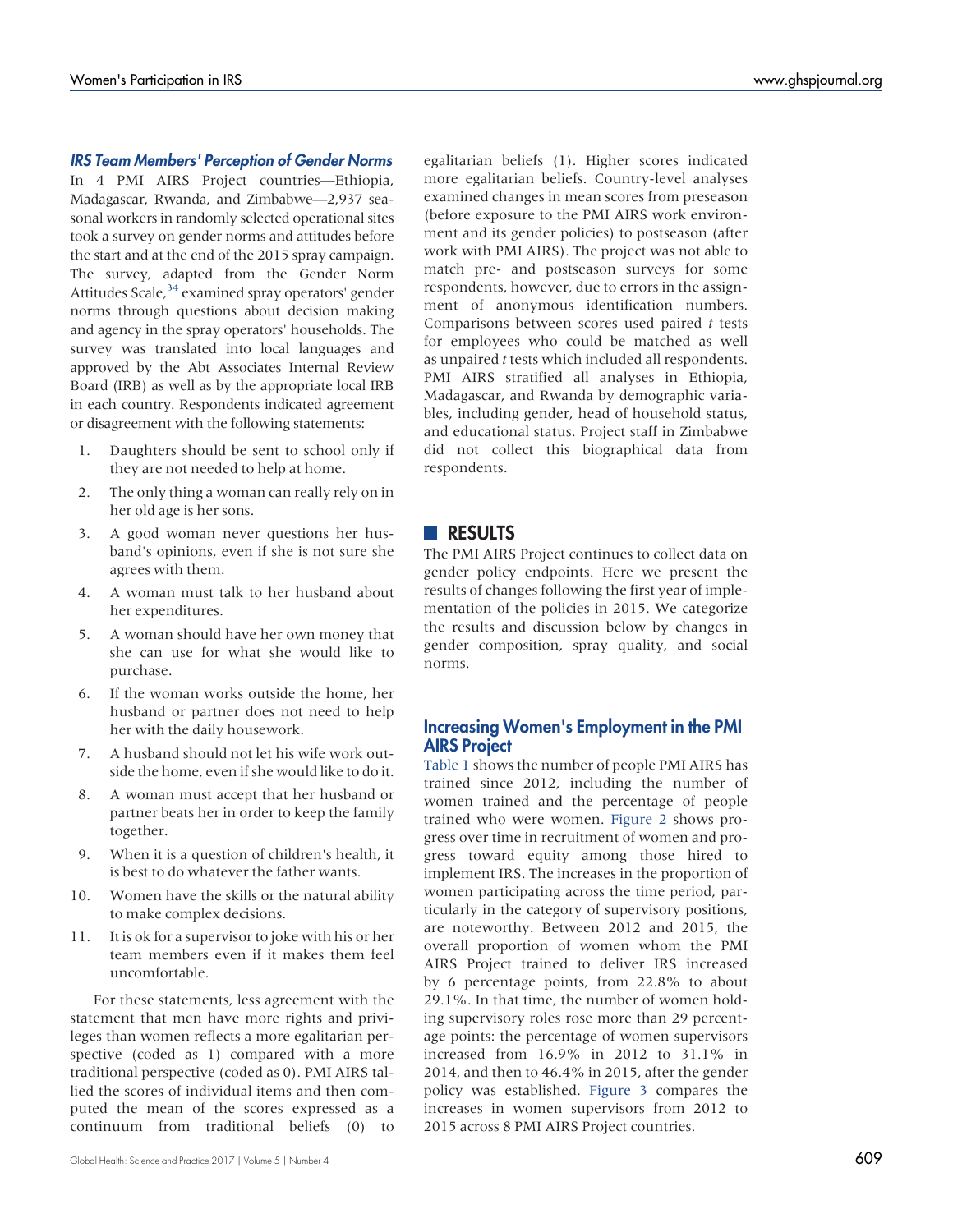<span id="page-7-0"></span>

| TABLE 1. PMI AIRS Project Training Data by Country |
|----------------------------------------------------|
| and Year, 2012–2015                                |

|                             | 2012   | 2013 | 2014 | 2015 |
|-----------------------------|--------|------|------|------|
| <b>Benin</b>                |        |      |      |      |
| No. of people trained       | 1748   | 1543 | 2487 | 3333 |
| No. of women trained        | 262    | 276  | 443  | 591  |
| % trained who were<br>women | 15%    | 18%  | 18%  | 18%  |
| Ethiopia                    |        |      |      |      |
| No. of people trained       | 4213   | 3987 | 4390 | 4452 |
| No. of women trained        | 992    | 1072 | 1472 | 1631 |
| % trained who were<br>women | 24%    | 27%  | 34%  | 37%  |
| Ghana                       |        |      |      |      |
| No. of people trained       | 1265   | 1681 | 1657 | 1544 |
| No. of women trained        | 200    | 233  | 300  | 292  |
| % trained who were<br>women | 16%    | 14%  | 18%  | 19%  |
| Madagascar                  |        |      |      |      |
| No. of people trained       | 14,818 | 2241 | 3450 | 3302 |
| No. of women trained        | 3583   | 482  | 1593 | 1337 |
| % trained who were<br>women | 24%    | 22%  | 46%  | 40%  |
| Mali                        |        |      |      |      |
| No. of people trained       | 2371   | 2426 | 2066 | 1370 |
| No. of women trained        | 303    | 409  | 271  | 226  |
| % trained who were<br>women | 13%    | 17%  | 13%  | 16%  |
| Mozambique                  |        |      |      |      |
| No. of people trained       | 1953   | 1368 | 1677 | 2119 |
| No. of women trained        | 596    | 303  | 625  | 624  |
| % trained who were<br>women | 31%    | 22%  | 37%  | 29%  |
| Rwanda                      |        |      |      |      |
| No. of people trained       | 6062   | 9558 | 7801 | 8998 |
| No. of women trained        | 1556   | 2738 | 2185 | 2581 |
| % trained who were<br>women | 26%    | 29%  | 28%  | 29%  |
| Senegal                     |        |      |      |      |
| No. of people trained       | 1657   | 3973 | 1263 | 1287 |
| No. of women trained        | 218    | 1221 | 218  | 397  |
| % trained who were<br>women | 13%    | 31%  | 17%  | 31%  |

**Continued** 

# TABLE 1. Continued

|                             | 2012   | 2013   | 2014   | 2015   |
|-----------------------------|--------|--------|--------|--------|
| Zambia                      |        |        |        |        |
| No. of people trained       |        |        | 1592   | 2105   |
| No of women trained         |        |        | 616    | 625    |
| % trained who were<br>women |        |        | 39%    | 30%    |
| Total                       |        |        |        |        |
| No. of people trained       | 34,087 | 26,777 | 26,383 | 28,510 |
| No. of women trained        | 7710   | 6431   | 7723   | 8304   |
| % trained who were<br>women | 23%    | 25%    | 28%    | 29%    |

<sup>a</sup> No employee training data available for Zambia in 2012 and 2013, because until 2014, the PMI AIRS Project in Zambia provided only technical assistance.

# Evaluating Women's Spraying Efficiency and Refusal Rates

Analyses demonstrated that in most PMI AIRS countries, women sprayed fewer houses per day than men in 2016 [\(Table 2](#page-9-0)). In Benin, women sprayed the same average number of structures per day as men. Where there was an observed difference, the differences ranged from 0.1 household per day (Rwanda) to 1.2 households (Ghana) and were statistically significant  $(P<.05)$ only in Ghana, Ethiopia, Mozambique, and Zambia.

There were significant differences in refusal rates between men and women spray operators in 4 of the 9 countries for which 2016 data were available: Ghana, Mozambique, Senegal, and Zambia ([Table 3](#page-9-1)). In Senegal, women spray operators had lower rates of refusals than men, while in the other 3 countries, women had higher rates of refusals. In Benin, Ethiopia, Madagascar, Mali, and Rwanda, refusal rates did not differ significantly between men and women.

# Changing IRS Team Members' Perception of Gender Norms

PMI AIRS identified 465 pairs of matching preand postseason surveys for Madagascar (38% of all preseason or baseline surveys), 628 pairs of surveys for Rwanda (79% of baseline surveys), 190 for Zimbabwe (79% of baseline surveys), and 115 for Ethiopia (17% of baseline surveys). Because of the high level of mismatch between surveys, we also examined the median survey scores of all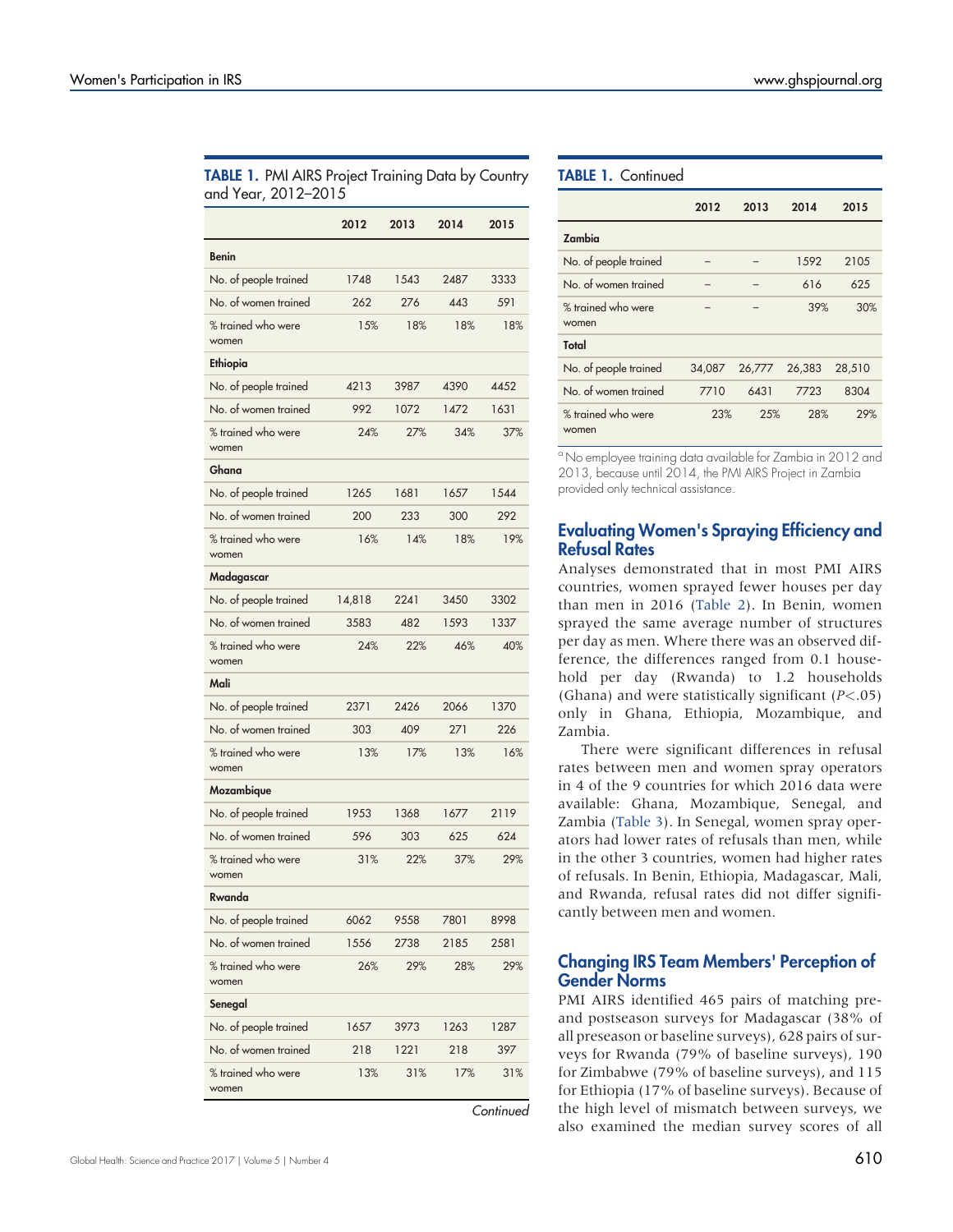

#### <span id="page-8-0"></span>FIGURE 2. Percentage of Women Trained by the PMI AIRS Project, 2012 to 2015

respondents in each country and compared the pre- and postseason scores. As [Table 4](#page-10-0) shows, among all respondents, there was a 0.06 point increase in the mean gender index score in Madagascar ( $P = .48$ ) and a 0.21 point increase in Rwanda ( $P = .03$ ), where increases in scores indicate movement toward more egalitarian gender norms. There was a 0.37 point decrease in Zimbabwe  $(P=.04)$ ; and a 0.61 point decrease in Ethiopia  $(P=.001)$ , where decreases in scores indicate movement toward more traditional gender norms.

For the matched pairs, we also identified some significant differences in gender index scores after the spray campaign. We can see a statistically significant change toward more egalitarian gender norms in Madagascar, from a mean score of 7.59 preintervention to 8.00 postintervention (P<.001). In Rwanda also we find a statistically significant increase in the mean gender index score, from 7.17 to 7.47  $(P<.001)$ , suggesting a shift toward more egalitarian attitudes. In Zimbabwe, there was a statistically significant drop in the mean gender index score, meaning a shift toward more traditional gender norms, from 8.37 preintervention to 8.04 postintervention  $(P=.048)$ . Ethiopia had no statistically significant change in the gender index score in the individuals with matched preseason and postseason

Surveys showed movement toward more egalitarian gender norms among PMI AIRS spray operators in some countries, and the opposite in other countries.



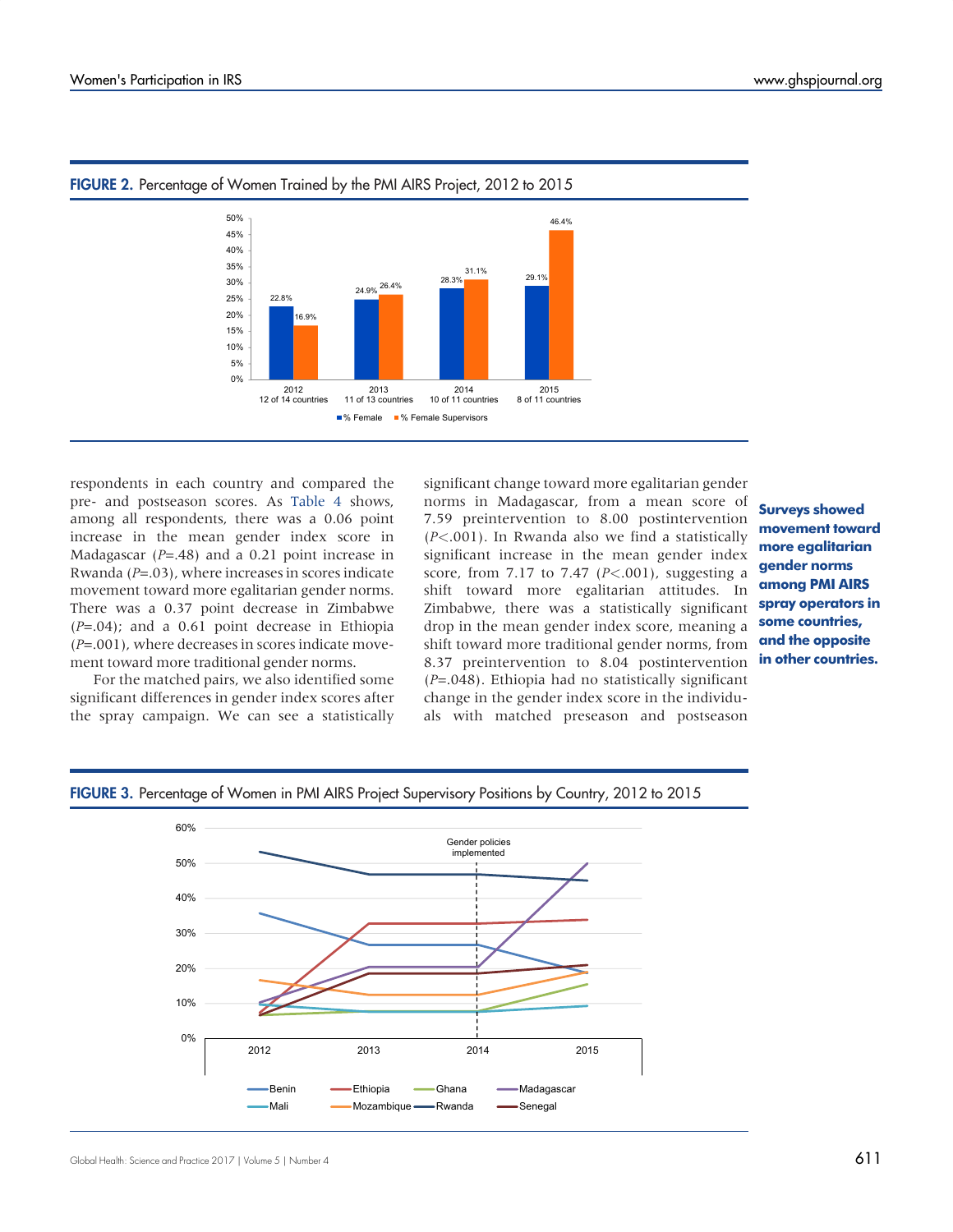|              | <b>Mean No. of Structures</b><br>Sprayed per Day (N) |            |                                            |         |
|--------------|------------------------------------------------------|------------|--------------------------------------------|---------|
| Country      | Men                                                  | Women      | Difference Between<br><b>Men and Women</b> | P Value |
| <b>Benin</b> | 14.6 (883)                                           | 14.6 (129) | $\mathbf 0$                                | .96     |
| Ghana        | 17.1 (293)                                           | 15.9(151)  | 1.2                                        | < .001  |
| Ethiopia     | 17.1 (1446)                                          | 16.3(47)   | 0.8                                        | $-.001$ |
| Madagascar   | 14.3 (780)                                           | 14.1 (174) | 0.2                                        | .23     |
| Mali         | 14.0 (695)                                           | 13.3 (299) | 0.7                                        | .15     |
| Mozambique   | 8.0 (1089)                                           | 7.3(403)   | 0.7                                        | < .001  |
| Rwanda       | 8.8(534)                                             | 8.7(729)   | 0.1                                        | .42     |
| Senegal      | 14.9 (340)                                           | 14.1(157)  | 0.8                                        | .49     |
| Zambia       | 15.1(741)                                            | 14.2 (374) | 0.9                                        | < .001  |

#### <span id="page-9-0"></span>TABLE 2. Average Number of Structures Sprayed per Day by Country and Sex of Spray Operators, 2016

surveys, but only a small percentage of respondents were able to be matched due to challenges in administering the survey in the field.

When we analyzed the survey data by gender of the spray operators, we found no statistically significant differences between men's and women's scores ([Table 5](#page-10-1)). In Madagascar, women's preseason scores were higher (more egalitarian) than those of their male counterparts. The men's scores then increased more than women's did at the postseason survey, so that the men's scores approached the women's scores. In Ethiopia, we

see men having an initially higher (more egalitarian) gender norms score, which dropped at postseason. Men's gender norms scores remained higher than women's in Ethiopia even with the men's decrease and the women's very slight increase. These can only be interpreted as associations.

# **DISCUSSION**

Overall, there appear to be several promising indicators of success for the gender policies implemented by the PMI AIRS Project. As originally

<span id="page-9-1"></span>TABLE 3. Average Spray Refusal Rates by Country and Sex of Spray Operators, 2016

|            |                            | Refusal Rate <sup>a</sup> (N) |                                            |         |
|------------|----------------------------|-------------------------------|--------------------------------------------|---------|
| Country    | <b>Men Spray Operators</b> | <b>Women Spray Operators</b>  | Difference Between<br><b>Men and Women</b> | P Value |
| Benin      | $2.4\%$ (883)              | $2.4\%$ (129)                 | 0.0%                                       | .96     |
| Ghana      | $1.0\%$ (293)              | $1.4\%$ (151)                 | $-0.4%$                                    | $-.001$ |
| Ethiopia   | $0.1\%$ (1446)             | $0.1\%$ (47)                  | 0.0%                                       | .60     |
| Madagascar | $0.3\%$ (780)              | $0.2\%$ (174)                 | 0.1%                                       | .06     |
| Mali       | $0.7\%$ (695)              | $0.7\%$ (299)                 | 0.0%                                       | .47     |
| Mozambique | 11.3% (1089)               | 13.3% (403)                   | $-2.0%$                                    | .005    |
| Rwanda     | $0.1\%$ (534)              | $0.1\%$ (729)                 | 0.0%                                       | .71     |
| Senegalb   | $0.5\%$ (340)              | $0.4\%$ (157)                 | 0.1%                                       | $-.001$ |
| Zambia     | $1.2\%$ (741)              | $1.3\%$ (374)                 | $-0.1%$                                    | $-.001$ |

<sup>a</sup> No. of households refusing to be sprayed per total structures found.

b Senegal's data were based on the number of rooms (not number of structures) that were not treated, due to refusals, over the number of rooms found.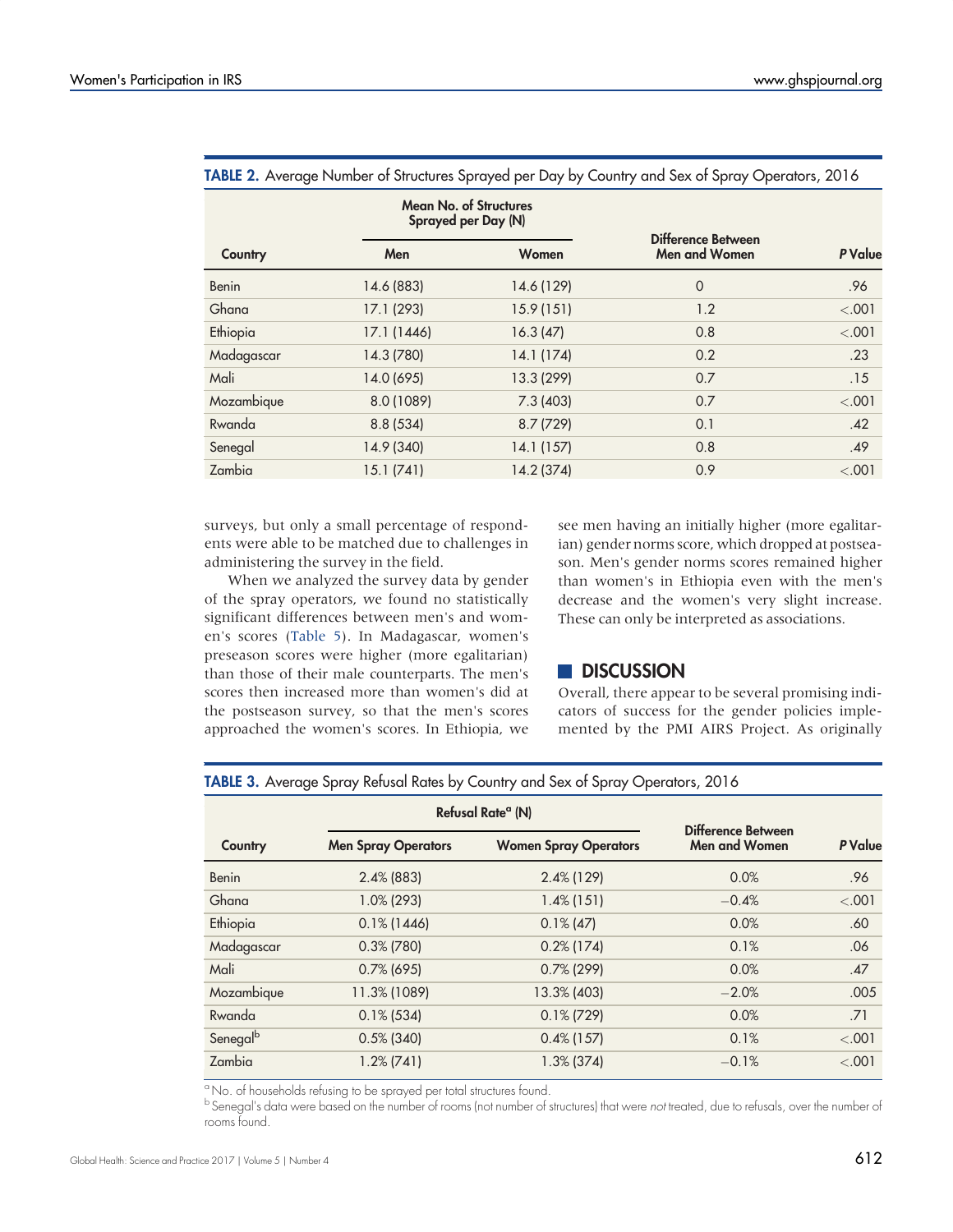<span id="page-10-0"></span>

| <b>TABLE 4.</b> Changes in Gender Index Scores by Country, 2015 |                                       |                                      |                                                                                       |                                                                                       |                                                             |                                                                   |                                                                                                    |         |                                                                                                    |         |
|-----------------------------------------------------------------|---------------------------------------|--------------------------------------|---------------------------------------------------------------------------------------|---------------------------------------------------------------------------------------|-------------------------------------------------------------|-------------------------------------------------------------------|----------------------------------------------------------------------------------------------------|---------|----------------------------------------------------------------------------------------------------|---------|
|                                                                 |                                       |                                      |                                                                                       |                                                                                       | <b>Respondents Matched</b><br>at Baseline and Endline       |                                                                   |                                                                                                    |         | <b>All Respondents</b>                                                                             |         |
| Country                                                         | No.<br>Surveyed at<br><b>Baseline</b> | No.<br>Surveyed at<br><b>Endline</b> | No. With<br><b>Matched</b><br><b>Baseline and</b><br><b>Endline</b><br><b>Surveys</b> | $%$ With<br><b>Matched</b><br><b>Baseline and</b><br><b>Endline</b><br><b>Surveys</b> | Gender<br>Index<br>Score <sup>a</sup> at<br><b>Baseline</b> | Gender<br><b>Index</b><br>Score <sup>a</sup> at<br><b>Endline</b> | <b>Difference</b><br>in Gender<br>Index<br><b>Score From</b><br>Baseline <sup>a</sup> (SE) P Value |         | <b>Adjusted</b><br><b>Difference</b><br>in Mean<br><b>Gender Index</b><br>Scores <sup>b</sup> (SE) | P Value |
| Madagascar                                                      | 1,227                                 | 937                                  | 465                                                                                   | 38%                                                                                   | 7.59                                                        | 8.00                                                              | 0.41(0.11)                                                                                         | $-.001$ | 0.06(0.08)                                                                                         | .48     |
| Rwanda <sup>c</sup>                                             | 795                                   | 796                                  | 628                                                                                   | 79%                                                                                   | 7.17                                                        | 7.47                                                              | 0.30(0.08)                                                                                         | < .001  | 0.21(0.10)                                                                                         | .03     |
| Zimbabwe                                                        | 239                                   | 225                                  | 190                                                                                   | 79%                                                                                   | 8.37                                                        | 8.04                                                              | $-0.33(0.16)$                                                                                      | .048    | $-0.37(0.18)^d$                                                                                    | .04     |
| Ethiopia                                                        | 676                                   | 499                                  | 115                                                                                   | 17%                                                                                   | 7.72                                                        | 7.47                                                              | $-0.25(0.18)$                                                                                      | .16     | $-0.61(0.12)$                                                                                      | < .001  |

Abbreviation: SE, standard error.

Notes: The PMI AIRS Project collected survey data among a sample of spray operators in 4 countries. Surveys were completed both before the 2015 spray season began (baseline or preseason) and after the season ended (endline or postseason).

<sup>a</sup> The gender index score is the average number of questions, out of a total of 11, answered in favor of gender egalitarianism.

b<br>Adjusted results control for sex, previous experience working with the PMI AIRS Project (self-reported), ability to read, education, whether respondents live where they work, whether the respondents are heads of household, and (in Madagascar) district of the survey.

<sup>c</sup> Rwanda's 2015 spray season included 2 rounds of spraying.

d Covariates were not collected; results are not adjusted.

# <span id="page-10-1"></span>TABLE 5. Changes in Gender Index Scores by Country and Sex of Spray Operators, 2015

|                     |            |                                |                               |                                                                          |                                                             |                                                            | <b>Respondents Matched at</b><br><b>Baseline and Endline</b>             | <b>All Respondents</b> |                                                                                                                 |         |
|---------------------|------------|--------------------------------|-------------------------------|--------------------------------------------------------------------------|-------------------------------------------------------------|------------------------------------------------------------|--------------------------------------------------------------------------|------------------------|-----------------------------------------------------------------------------------------------------------------|---------|
| Country             | <b>Sex</b> | No.<br>Surveyed<br>at Baseline | No.<br>Surveyed<br>at Endline | No. (%) With<br>Matched<br><b>Baseline and</b><br><b>Endline Surveys</b> | Gender<br>Index<br>Score <sup>a</sup> at<br><b>Baseline</b> | Gender<br>Index<br>Score <sup>a</sup> at<br><b>Endline</b> | Difference-in-<br><b>Difference</b><br>in Gender<br>Index<br>Scores (SE) | P Value                | <b>Adjusted</b><br>Difference-in-<br><b>Difference</b><br>in Gender<br><b>Index</b><br>Scores <sup>b</sup> (SE) | P Value |
| Madagascar          | Men        | 686                            | 617                           | 147(21)                                                                  | 7.32                                                        | 7.78                                                       | 0.16(0.24)                                                               | .51                    | 0.03(0.17)                                                                                                      | .88     |
|                     | Women      | 537                            | 320                           | 319(59)                                                                  | 8.19                                                        | 8.49                                                       |                                                                          |                        |                                                                                                                 |         |
| Rwanda <sup>c</sup> | Men        | 523                            | 564                           | 439 (84)                                                                 | 6.99                                                        | 7.20                                                       | 0.30(0.17)                                                               | .09                    | 0.14(0.21)                                                                                                      | .51     |
|                     | Women      | 261                            | 228                           | 187 (72)                                                                 | 7.56                                                        | 8.07                                                       |                                                                          |                        |                                                                                                                 |         |
| Ethiopia            | Men        | 532                            | 390                           | 106 (20)                                                                 | 7.80                                                        | 7.53                                                       | 0.29(0.65)                                                               | .66                    | $-0.15(0.31)$                                                                                                   | .64     |
|                     | Women      | 132                            | 82                            | 9(7)                                                                     | 6.76                                                        | 6.78                                                       |                                                                          |                        |                                                                                                                 |         |

Abbreviation: SE, standard error.

Notes: The PMI AIRS Project collected survey data among a sample of spray operators in 4 countries. Surveys were completed both before the spray season began (baseline or preseason) and after the season ended (endline or postseason). Zimbabwe is not included in this table because Zimbabwe's survey did not ask for the respondent's gender, due to government restrictions. Sex-disaggregated totals do not match overall total because demographic data were not collected from all respondents.

<sup>a</sup> The gender index score is the average number of questions answered, out of a total of 11, in favor of gender egalitarianism.

b Adjusted results control for sex, previous experience working with the PMI AIRS Project (self-reported), ability to read, education, whether respondents live where they work, whether respondents are heads of household, and (in Madagascar) the district of the survey.

<sup>c</sup> Rwanda's 2015 spray season included 2 rounds of spraying.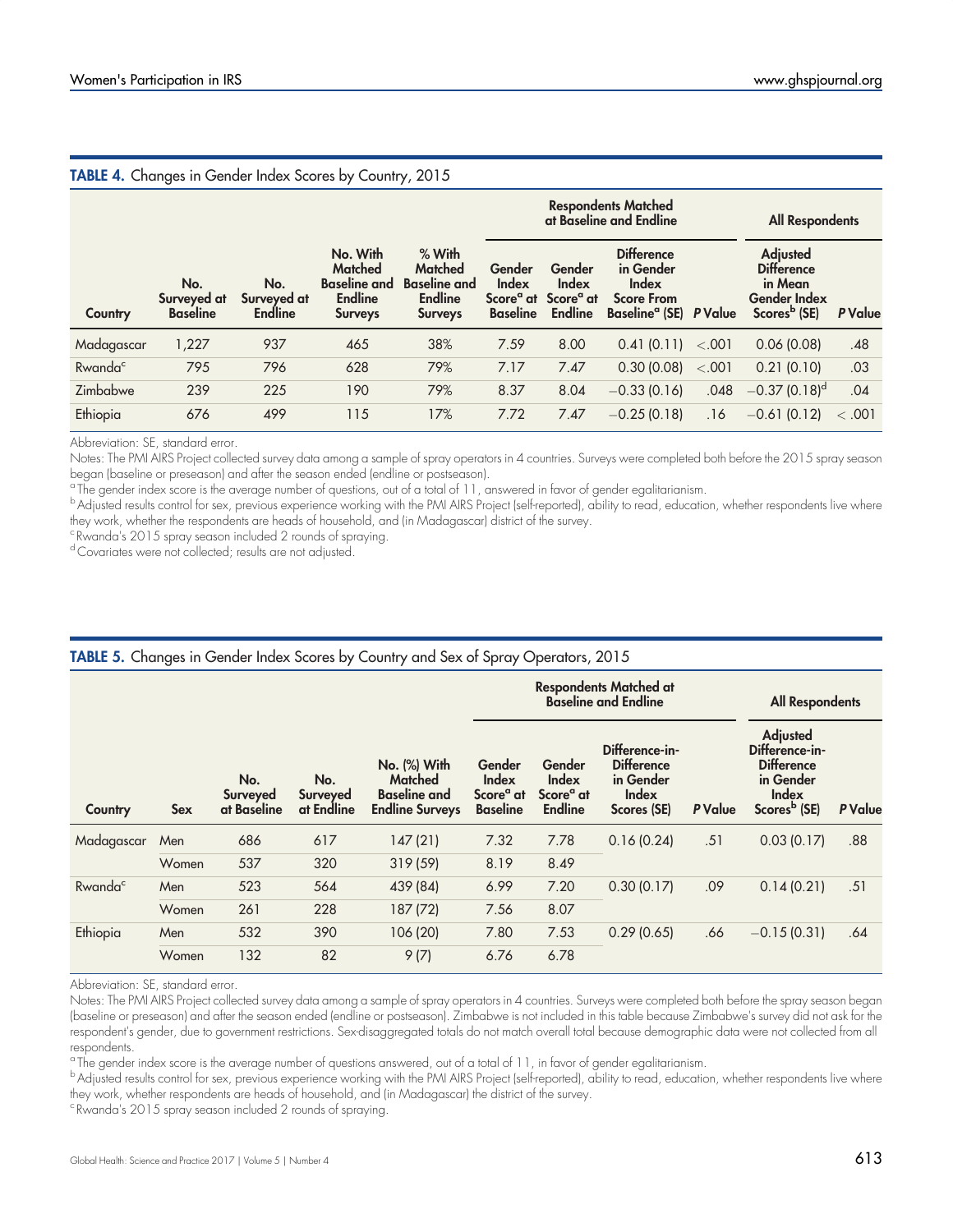stated, we hypothesized that the gender-focused strategies would (1) improve employment opportunities for women, (2) increase productivity and acceptance of IRS by beneficiaries, and (3) spread the economic benefits of the project to a broader range of community members. Following implementation of the gender-focused policies, there was a substantive increase in the proportion of PMI AIRS supervisors who were women, indicating that access to employment opportunities had improved. However, there was variability by country. We found no substantive difference in acceptance of IRS by households in general, but in some cases a marginal increase in refusal for female spray operators. Finally, given the increased employment for women, we assume indirectly that the economic benefits were distributed to those who did not have such opportunities previously.

Though there were overall increases in the proportion of women employed in the PMI AIRS country programs between 2012 and 2015, there were some exceptions. In Ethiopia and Senegal, there was no significant increase in the proportion of women in supervisory roles between 2014 and 2015 after implementation of the gender policies. In addition, the overall proportion of women trained increased only slightly from 2014 to 2015. Although the increase in the percentage of women trained from 2012 to 2015 is only 6 percentage points, and there is less than a percentage point of increase since the PMI AIRS Project implemented the gender policies, the project has become more equitable in its hiring of women across all positions, with notable increases in the percentage of women in supervisory roles.

In terms of efficiency, our results indicate that perceptions that women are not able to carry out as much IRS work as men do not hold true across a range of settings in sub-Saharan Africa. We found marginal observed differences in the number of houses sprayed per day between men and women; these differences achieved statistical significance in 4 of the 9 countries where data were available. PMI AIRS, however, considers these observed differences to be too small to have an impact on programmatic efficiency. Meanwhile, contrary to our hypothesis that women would receive a lower rate of refusal than men, the opposite was true in several countries evaluated. On average, men experienced a higher rate of refusals than women in Senegal, while women experienced a higher rate of refusals in Ghana, Mozambique, and Zambia. While these differences are statistically significant, they are again quite small and unlikely to have a meaningful impact on operational results.

Discussions with field personnel indicate several possible explanations for the higher refusal rates observed when women act as spray operators, which are consistent with previous literature. It has been documented that women tend to be less assertive than men. $35,36$  $35,36$  While women may be more likely to accept other women into their home for spraying, female sprayers may be less assertive when approaching households for spraying. In male-dominated societies, it may be less acceptable for a woman to refuse a male request than a request presented by a female. The level of comfort that a female householder may have with a female spray operator may lead her to decline spraying more readily. Culturally, menstruation is considered taboo in many countries, and in some cases, women are shunned while menstruating.[37](#page-13-14)[,38](#page-13-15) In some areas, women spray operators may be turned away by male householders because social norms deem menstruation "unclean" and men are reluctant to have an unknown woman in the home who may be menstruating. PMI AIRS will investigate this gap in refusal further to determine key factors that can be addressed. Training spray operators on recruitment strategies is a potential solution that could improve not only women's but also men's ability to obtain consent to spray a home.

Gender norms pre- and postimplementation of the gender-focused policies shifted toward more egalitarian views in 2 of 4 countries under study. Employees in Zimbabwe showed a significant shift toward more traditional gender norms. PMI AIRS will repeat this analysis to better understand the link between seasonal employment and stated expression of egalitarian or traditional gender norms. One limitation of the current gender norms survey is that it is focused broadly on changes in core gender norms that are not related to vector control. It is likely that gender mainstreaming in vector control may alter perceptions about women in vector control more readily than it affects broad-based gender norms. Therefore, in future surveys, additional items will be included to obtain information on perceptions surrounding women's role in vector control activities.

Since this is a multiyear assessment, the project will continue to analyze the data, but the preliminary results suggest that the gender-focused strategies are increasing the engagement of women in all aspects of the spray operations, in particular in supervisory roles. Moderate shifts in reported gender norms among seasonal employees participating

Differences found in spray efficiency between men and women were considered too small to affect overall efficiency of the program.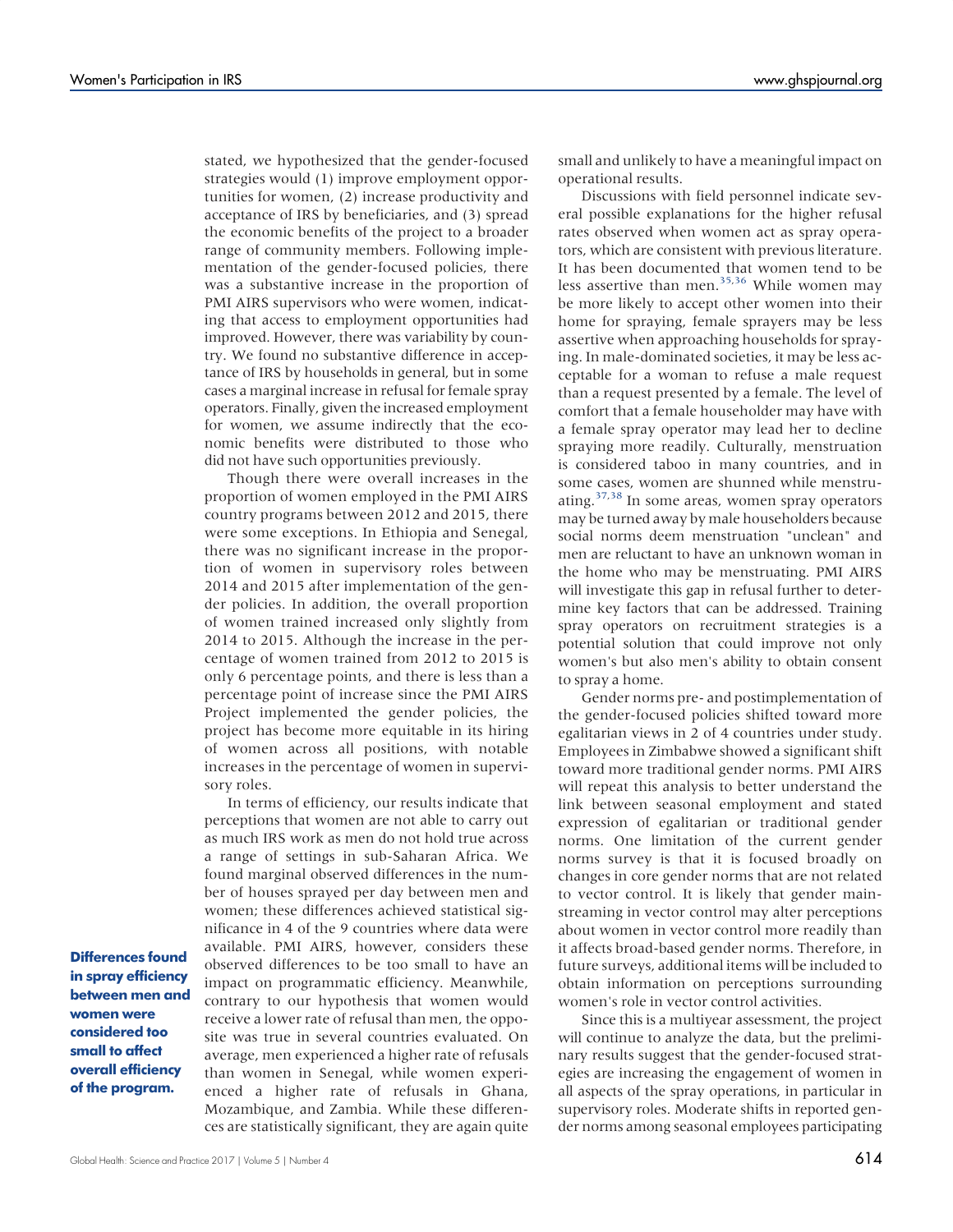in the gender norms survey are also encouraging. The project recognizes that it employs seasonal workers for very short periods of time. Spray campaigns last approximately 35 days out of the year. Therefore, we did not expect to see a large change in gender norms after the first year of the project's gender policies. Further work is needed to investigate the reasons for higher IRS refusal rates for women-led teams.

# **CONCLUSION**

The PMI AIRS Project has demonstrated that it is possible to integrate gender considerations into project operations. The project has shown that by designing IRS operations in a manner that recognizes that women can play key roles, IRS campaigns can become gender equitable, attract and hire more women, and give women an opportunity to gain professional skills. Yet there is still room to improve the project's responsiveness to women's needs.

It has been harder to quantify the effect of increasing gender equality on spray operations. The project has collected data that indicate increased hiring of women in all positions, but the data that measure whether increased participation by women in spray operations changes either spray quality or social norms is not conclusive. Since this is a new initiative, the PMI AIRS Project will continue to monitor and quantify these questions.

Funding: This work was conducted by the United States Agency for International Development's Africa Indoor Residual Spraying Project, with financial support from the U.S. President's Malaria Initiative.

Disclaimer: The opinions expressed herein are those of the authors and do not necessarily reflect the views of USAID.

Competing Interests: None declared.

# **REFERENCES**

- <span id="page-12-0"></span>1. U.S. President's Malaria Initiative Africa Indoor Residual Spraying Project. [www.africairs.net/about-airs/.](http://www.africairs.net/about-airs/) Accessed November 2, 2017.
- <span id="page-12-1"></span>2. Montgomery CM, Munguambe K, Pool R. Group-based citizenship in the acceptance of indoor residual spraying (IRS) for malaria control in Mozambique. Soc Sci Med. 2010;70(10):1648–1655. [CrossRef.](https://doi.org/10.1016/j.socscimed.2010.01.020) [Medline](http://www.ncbi.nlm.nih.gov/pubmed/20199837)
- <span id="page-12-2"></span>3. Munguambe K, Pool R, Montgomery C, et al. What drives community adherence to indoor residual spraying (IRS) against malaria in Manhiça district, rural Mozambique: a qualitative study. Malar J. 2011;10(1):344. [CrossRef](https://doi.org/10.1186/1475-2875-10-344). [Medline](http://www.ncbi.nlm.nih.gov/pubmed/22111698)
- <span id="page-12-3"></span>4. Kaufman MR, Rweyemamu D, Koenker H, Macha J. My children and I will no longer suffer from malaria: a qualitative study of the

acceptance and rejection of indoor residual spraying to prevent malaria in Tanzania. Malar J. 2012;11(1):220. [CrossRef.](https://doi.org/10.1186/1475-2875-11-220) [Medline](http://www.ncbi.nlm.nih.gov/pubmed/22747610)

- <span id="page-12-4"></span>5. Mazigo HD, Obasy E, Mauka W, et al. Knowledge, attitudes, and practices about malaria and its control in rural northwest Tanzania. Malar Res Treat. 2010:2010;794261. [CrossRef.](https://doi.org/10.4061/2010/794261) [Medline](http://www.ncbi.nlm.nih.gov/pubmed/3275933)
- <span id="page-12-5"></span>6. Fantahun M, Berhane Y, Wall S, Byass P, Högberg U. Women's involvement in household decision-making and strengthening social capital–crucial factors for child survival in Ethiopia. Acta Paediatr. 2007;96(4):582–589. [CrossRef.](https://doi.org/10.1111/j.1651-2227.2007.00147.x) [Medline](http://www.ncbi.nlm.nih.gov/pubmed/17306012)
- <span id="page-12-17"></span>7. World Bank. World Development Report 2012: Gender Equality and Development. Washington, DC: International Bank for Reconstruction and Development and World Bank; 2011. [https://](https://openknowledge.worldbank.org/handle/10986/4391) [openknowledge.worldbank.org/handle/10986/4391.](https://openknowledge.worldbank.org/handle/10986/4391) Accessed November 14, 2017.
- <span id="page-12-6"></span>8. Singh K, Bloom S, Haney E, Olorunsaiye C, Brodish P. Gender equality and childbirth in a health facility: Nigeria and MDG5. Afr J Reprod Health. 2012;16(3):123–129. [Medline](http://www.ncbi.nlm.nih.gov/pubmed/23437506)
- <span id="page-12-7"></span>9. Zamawe CO, Mandiwa C. Understanding the mechanisms through which women's group community participatory intervention improved maternal health outcomes in rural Malawi: was the use of contraceptives the pathway? Glob Health Action. 2016; 9(1):34096. [CrossRef.](https://doi.org/10.3402/gha.v9.30496) [Medline](http://www.ncbi.nlm.nih.gov/pubmed/28156916)
- <span id="page-12-8"></span>10. Houweling TAJ, Morrison J, Alcock G, et al; EquiNaM group. Reaching the poor with health interventions: programme-incidence analysis of seven randomised trials of women's groups to reduce newborn mortality in Asia and Africa. J Epidemiol Community Health. 2016;70(1):31–41. [CrossRef](https://doi.org/10.1136/jech-2014-204685). [Medline](http://www.ncbi.nlm.nih.gov/pubmed/26246540)
- <span id="page-12-9"></span>11. United States Agency for International Development (USAID). Gender Equality and Female Empowerment Policy. Washington, DC: USAID; 2012. [https://www.usaid.gov/sites/default/files/](https://www.usaid.gov/sites/default/files/documents/1865/GenderEqualityPolicy_0.pdf) [documents/1865/GenderEqualityPolicy\\_0.pdf.](https://www.usaid.gov/sites/default/files/documents/1865/GenderEqualityPolicy_0.pdf) Accessed November 2, 2017.
- <span id="page-12-10"></span>12. Developing a shared vocabulary. Interagency Gender Working Group website. [https://www.igwg.org/training/developing-a](https://www.igwg.org/training/developing-a-shared-vocabulary/)[shared-vocabulary/.](https://www.igwg.org/training/developing-a-shared-vocabulary/) Accessed November 2, 2017.
- <span id="page-12-11"></span>13. Organisation for Economic Co-operation and Development (OECD). Gender equality in education, employment and entrepreneurship: final report to the MCM 2012. Paper presented at: Meeting of the OECD Council at Ministerial Level; 2012; Paris, France. [https://](https://www.oecd.org/employment/50423364.pdf) [www.oecd.org/employment/50423364.pdf.](https://www.oecd.org/employment/50423364.pdf) Accessed November 14, 2017.
- <span id="page-12-12"></span>14. Goal 5: Achieve gender equality and empower all women and girls. United Nations Sustainable Development Goals website. [http://](http://www.un.org/sustainabledevelopment/gender-equality/) [www.un.org/sustainabledevelopment/gender-equality/.](http://www.un.org/sustainabledevelopment/gender-equality/) Accessed November 2, 2017.
- <span id="page-12-13"></span>15. International Labour Office. Women in Labour Markets: Measuring Progress and Identifying Challenges. Geneva: International Labour Organization; 2010. [http://www.ilo.org/wcmsp5/groups/](http://www.ilo.org/wcmsp5/groups/public/---ed_emp/---emp_elm/---trends/documents/publication/wcms_123835.pdf) public/—ed\_emp/—emp\_elm/—[trends/documents/publication/](http://www.ilo.org/wcmsp5/groups/public/---ed_emp/---emp_elm/---trends/documents/publication/wcms_123835.pdf) [wcms\\_123835.pdf.](http://www.ilo.org/wcmsp5/groups/public/---ed_emp/---emp_elm/---trends/documents/publication/wcms_123835.pdf) Accessed November 2, 2017.
- <span id="page-12-14"></span>16. . International Finance Corporation. Investing in Women's Employment: Good for Business, Good for Development. Washington, DC: International Finance Corporation; 2013. [https://](https://openknowledge.worldbank.org/handle/10986/16257) [openknowledge.worldbank.org/handle/10986/16257.](https://openknowledge.worldbank.org/handle/10986/16257) Accessed November 14, 2017.
- <span id="page-12-15"></span>17. Woetzel J, Madgavkar A, Ellingrud K, et al; McKinsey Global Institute. The Power of Parity: How Advancing Women's Equality Can Add \$12 Trillion to Global Growth. McKinsey & Company; 2015. [https://www.mckinsey.com/global-themes/employment](https://www.mckinsey.com/global-themes/employment-and-growth/how-advancing-womens-equality-can-add-12-trillion-to-global-growth)[and-growth/how-advancing-womens-equality-can-add-12-trillion](https://www.mckinsey.com/global-themes/employment-and-growth/how-advancing-womens-equality-can-add-12-trillion-to-global-growth)[to-global-growth](https://www.mckinsey.com/global-themes/employment-and-growth/how-advancing-womens-equality-can-add-12-trillion-to-global-growth). Accessed November 14, 2017.
- 18. Duflo E. Women empowerment and economic development. J Econ Lit. 2012;50(4):1051–1079. [CrossRef](https://doi.org/10.1257/jel.50.4.1051)
- <span id="page-12-16"></span>19. Brunori P, Ferreira F, Peragine V. Inequality of Opportunity, Income Inequality and Economic Mobility: Some International Comparisons.

Gender-focused policies in IRS programs can increase opportunities for women to gain formal employment, income, and professional skills.